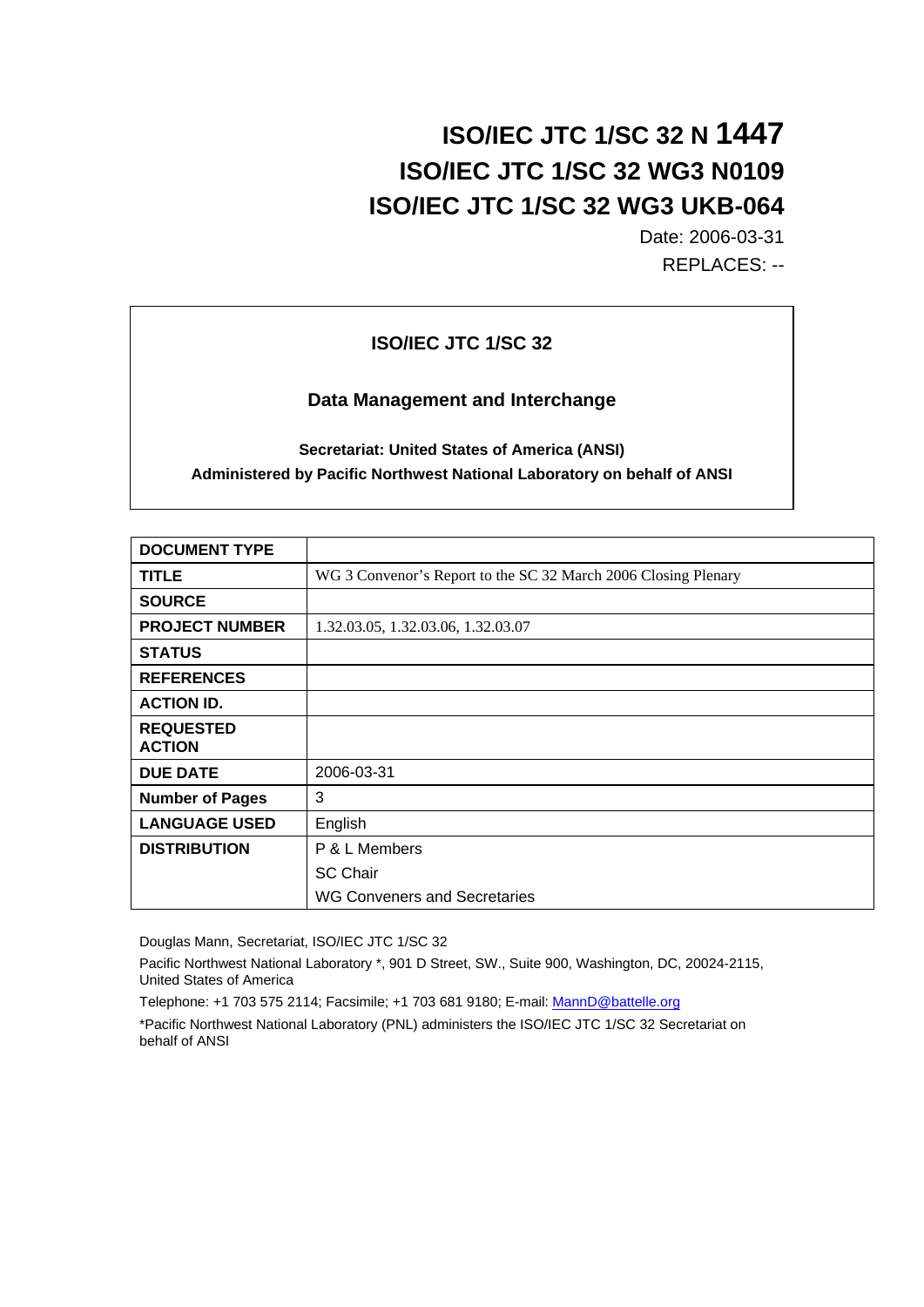WG3 Convenor's Report to the SC 32 March 2006 Plenary, Kobe, Japan

The activities of WG3 and Editing Meetings on WG3 progression documents since the last SC 32 Plenary are described below.

# **Project 1.32.03.06**

### **SQL Parts at IS**

The ISO/IEC 9075-1 SQL/Framework, ISO/IEC 9075-2 SQL/Foundation, ISO/IEC 9075-3 SQL/CLI, ISO/IEC 9075-4 SQL/Persistent Stored Modules, ISO/IEC 9075-9 SQL/MED, ISO/IEC 9075-10 SQL/OLB, ISO/IEC 9075-11 SQL/Schemata, ISO/IEC 9075-13 SQL/JRT, ISO/IEC 9075-14 SQL/XML are all standards with a 2003 date (2003-12-15). The Technical Corrigendum for ISO/IEC 9075:2003 (DCOR) was balloted and the ballot resolution meeting held at the same time as the interim working group meeting held in St. Croix, US Virgin Islands in November 2004. This ballot resolution meeting was successful and the final COR text (for all parts) submitted for publication on  $12<sup>th</sup>$  December 2004. After languishing in Geneva for almost a year, the Technical Corrigendum for ISO/IEC 9075:2003 was finally published on 25 November 2005.

# **Project 1.32.03.06**

### **SQL Parts at CD**

We progressed all of the parts other than SOL/XML (see later) to a second CD out of the interim meeting in Wellington, New Zealand, held December 2005. The ballot period closes in April, 2006. We expect to begin the ballot resolution meeting in June, using an electronic forum provided by the Standards Council of Canada, with a continuation ballot resolution meeting in Ürümqi, China in September, 2006. Following the ballot resolution meeting, we expect to start an FCD ballot on the 8 parts other than SQL/XML (see later) in November, 2006.